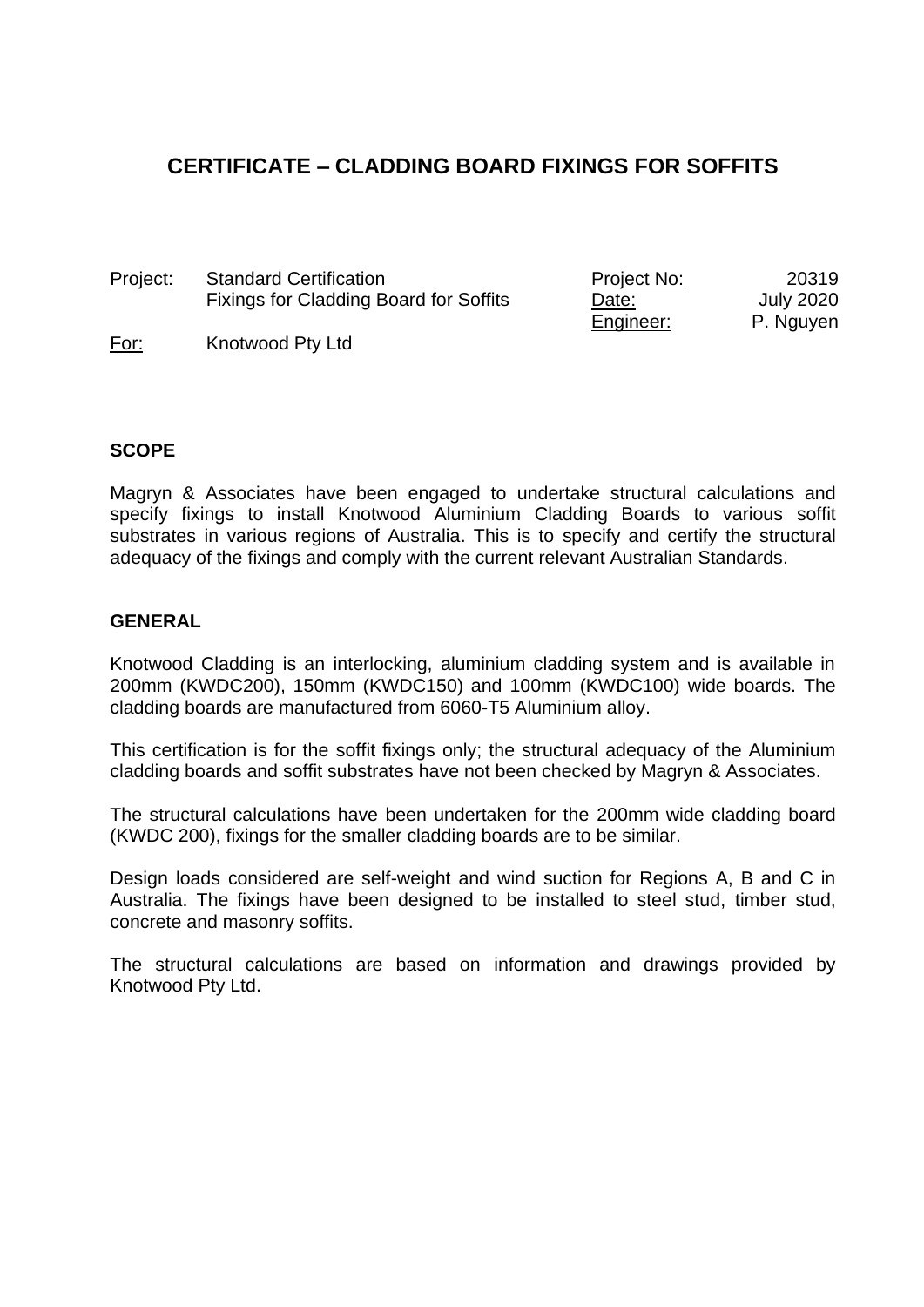#### **DESIGN STANDARDS**

Calculations have been undertaken in accordance with the following Australian Standards and conditions.

# *Australian Standards:*

- AS/NZS 1170.0-2002 Structural design actions Part 0: General principals
- AS/NZS 1170.1-2002 Structural design actions Part 1: Permanent, imposed and other actions
- AS/NZS 1170.2-2011 Structural design actions Part 2: Wind actions
- AS 1664.1-1997 Aluminium structures

# *Conditions:*

- Wind average recurrence interval of 500 years
- Terrain Category 2
- Building height ≤ 20m
- Shielding and Topographic Multiplier  $M_s$  and  $M_t$  taken as 1.0
- $\bullet$  Local pressure factor K<sub>i</sub> taken as 2.0

# **RESULT**

All fixing anchors are to be stainless steel. Alternatively, hot dipped galvanised steel fixings can be used in combination with a neoprene washer to isolate the fixing anchor from the aluminium.

Fixing anchors are to be installed in one row to each cladding board at maximum centres detailed below, and with one fixing at each end of each cladding board.

All fixing anchors are to be installed in accordance with manufacturer's specifications.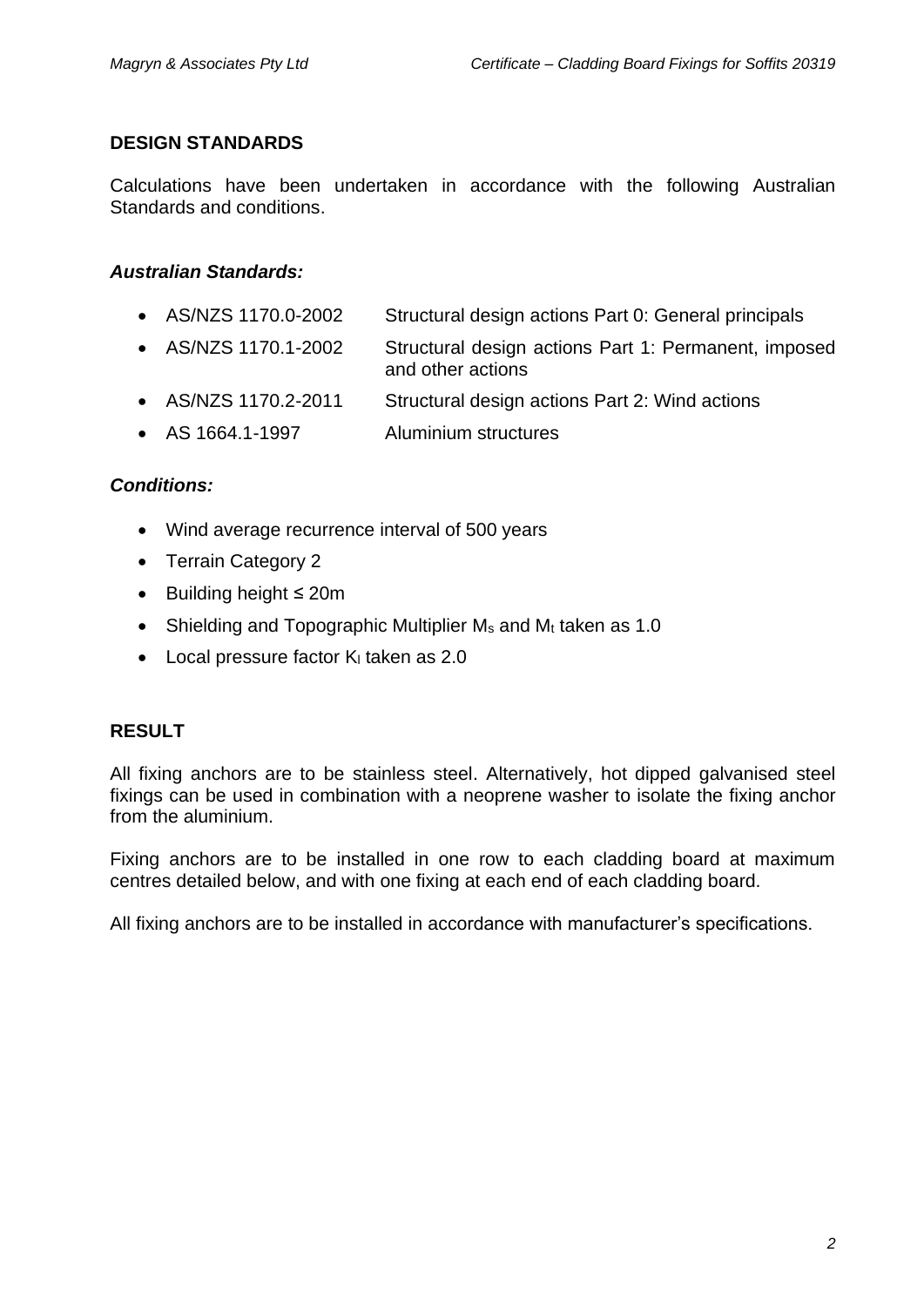|                                     | <b>Wind Region A</b>                                                            | <b>Wind Region B</b>                                                            | <b>Wind Region C</b>                                                           |
|-------------------------------------|---------------------------------------------------------------------------------|---------------------------------------------------------------------------------|--------------------------------------------------------------------------------|
|                                     |                                                                                 |                                                                                 |                                                                                |
| <b>Steel stud</b><br>0.55BMT        | Buildex M6-11 Hex<br><b>Head RoofZips</b><br><b>Screws</b><br>at 2150mm centres | Buildex M6-11 Hex<br><b>Head RoofZips</b><br><b>Screws</b><br>at 1350mm centres | Buildex M6-11 Hex<br><b>Head RoofZips</b><br><b>Screws</b><br>at 900mm centres |
|                                     |                                                                                 |                                                                                 |                                                                                |
| <b>Steel stud</b><br>0.75BMT        | Buildex M6-11 Hex<br><b>Head RoofZips</b><br><b>Screws</b><br>at 2300mm centres | Buildex M6-11 Hex<br><b>Head RoofZips</b><br><b>Screws</b><br>at 1450mm centres | Buildex M6-11 Hex<br><b>Head RoofZips</b><br><b>Screws</b><br>at 950mm centres |
|                                     |                                                                                 |                                                                                 |                                                                                |
| <b>Steel stud</b><br><b>1.20BMT</b> | Buildex M6-11 Hex<br><b>Head RoofZips</b><br><b>Screws</b><br>at 2300mm centres | Buildex M6-11 Hex<br><b>Head RoofZips</b><br><b>Screws</b><br>at 1450mm centres | Buildex M6-11 Hex<br><b>Head RoofZips</b><br><b>Screws</b><br>at 950mm centres |

# *Fixing into steel stud soffit:*

# *Fixing into timber stud soffit:*

|                     | <b>Wind Region A</b>                            | <b>Wind Region B</b>                            | <b>Wind Region C</b>                            |
|---------------------|-------------------------------------------------|-------------------------------------------------|-------------------------------------------------|
|                     |                                                 |                                                 |                                                 |
| <b>Timber stud</b>  | Buildex 10-16                                   | Buildex 10-16                                   | Buildex 10-16                                   |
| Pine F7             | <b>Designer Head</b><br><b>Zips Full Thread</b> | <b>Designer Head</b><br><b>Zips Full Thread</b> | <b>Designer Head</b><br><b>Zips Full Thread</b> |
|                     | <b>Screws</b>                                   | <b>Screws</b>                                   | <b>Screws</b>                                   |
|                     | at 2300mm centres                               | at 1450mm centres                               | at 950mm centres                                |
|                     |                                                 |                                                 |                                                 |
| <b>Timber stud</b>  | Buildex 10-16                                   | Buildex 10-16                                   | Buildex 10-16                                   |
| <b>Hardwood F17</b> | <b>Designer Head</b>                            | <b>Designer Head</b>                            | <b>Designer Head</b>                            |
|                     | <b>Zips Full Thread</b>                         | <b>Zips Full Thread</b>                         | <b>Zips Full Thread</b>                         |
|                     | <b>Screws</b>                                   | <b>Screws</b>                                   | <b>Screws</b>                                   |
|                     | at 2300mm centres                               | at 1450mm centres                               | at 950mm centres                                |

- Nominal embedment depth to timber to be 30mm.
- Fixing to be central in timber stud.